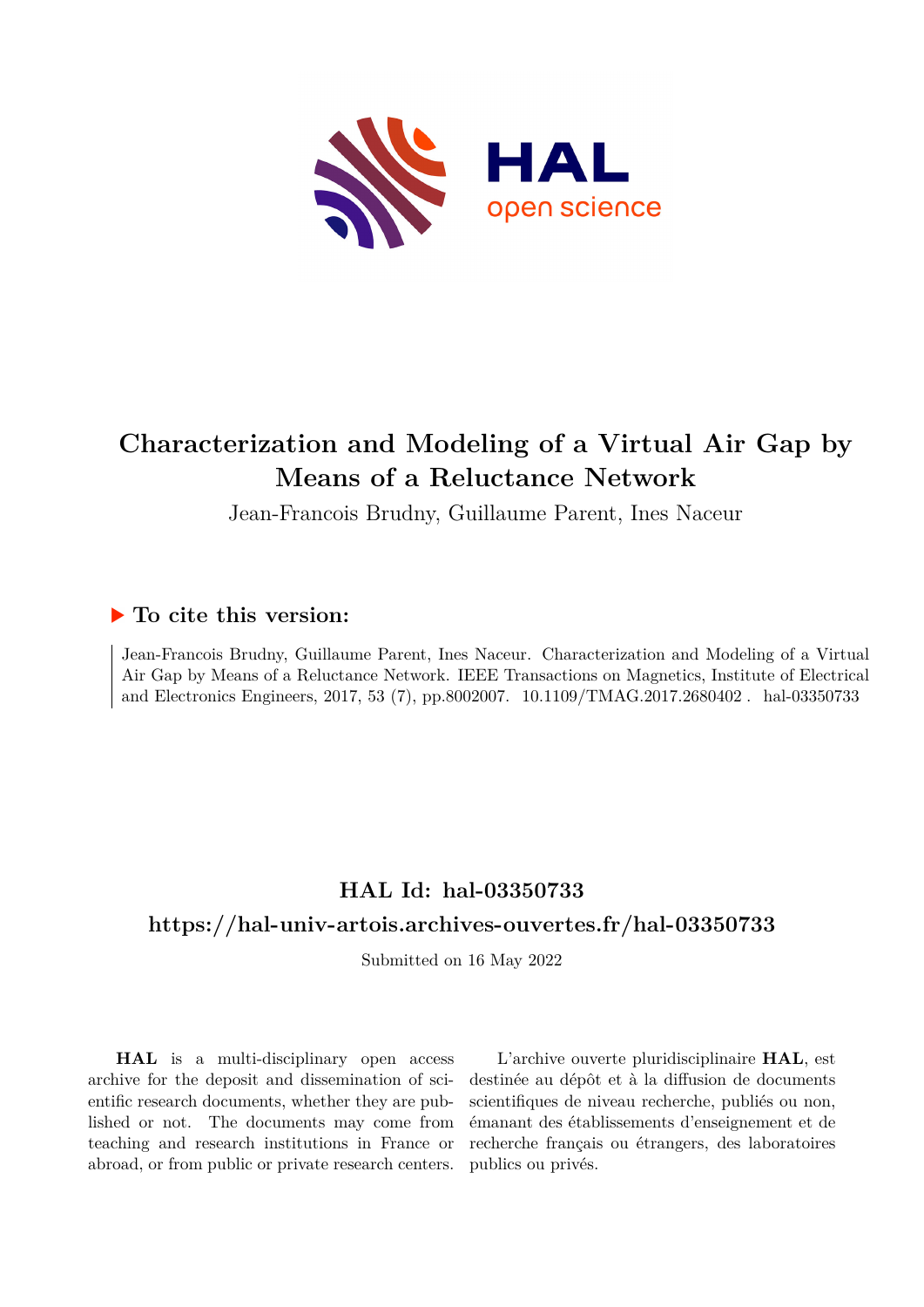## Characterization and modeling of a virtual air gap by means of a reluctance network

Jean-François Brudny<sup>1</sup>, Guillaume Parent<sup>1</sup>, and Inès Naceur<sup>1</sup>

 $1$ Univ. Artois, Laboratoire Systèmes Electrotechniques et Environnement (LSEE), F-62400, Béthune, France

This paper deals with an analytical model of the virtual air gap function in order to define design rules when this technique is used inside complex devices. The establishment of those design rules constitutes the main originality of the developments presented in the paper, which are about a single phase magnetic core. It is based on the definition of a nonlinear reluctance network that takes simultaneously into account the effects of DC and AC magnetic flux components in the disturbed area that contains the virtual air gap. The results are validated using a finite element analysis and experimentally.

*Index Terms*—Magnetic core, saturation, virtual air gap, variable inductance, magnetic equivalent circuit.

#### I. INTRODUCTION

THE Virtual Air Gap (VAG) concept has been introduced<br>in order to control the transformer inrush currents [1].<br>Since then, this technique has been taken up in North HE Virtual Air Gap (VAG) concept has been introduced in order to control the transformer inrush currents [1]. America [2]–[5]. The principle consists in arranging auxiliary windings inside a magnetic core excited by a DC current in order to generate variable local saturations. These saturations modify the  $R_{MC}$  core reluctance seen from a main winding wounded on the magnetic core and supplied by an AC voltage source. That way, this magnetic core can be assimilated to a regular one including a mechanical air gap with a variable thickness g. Seen from the AC voltage source, the operation of the VAG can also be seen as a variable inductance  $L^p$ . Due to the complexity of the magnetic phenomena occurring around the auxiliary windings the VAG behavior is usually studied by finite element analysis, although investigations were conducted to provide analytical characterizations [6]. Recently, two patents involving the VAG, in partnership with EDF R&D, were published. The first one [7] concerns a series current limiter allowing to monitor the inrush current of induction machines directly connected to the electrical grid. More generally, it allows to limit the short-circuit currents in power grids. This aspect can be particularly advantageous when the power demanded by certain installations connected to this network increases. Indeed, in this case, this limiter makes it possible to minimize the costs generated by the necessary structural modifications, such as changing the transformer, without being obliged to change the upstream protective device. The second pattern [8] is about the Dynamic Voltage Restorers, more especially the protection of their static power converter parts [9,10].

Note that the local aspect characterizing the nonlinear effects of the VAG leads to an interesting property: it is possible to use several VAG on one magnetic core in order to obtain a global effect equal to the sum of those produced by each VAG. This property can be very usefull when designing a device in which a significant VAG effect is required.

In order to define preliminary design rules, this paper establishes a model to analytically characterize the function

provided by the VAG under stady-state operating conditions with sinusoidal supply for the main winding. First, the studied device is introduced. Then, an analytical modeling based on a nonlinear reluctance network [11] is reported. The third part presents several waveforms, deduced from a simple spreadsheet, characterizing the device operation. That makes it possible to formulate relationships representing the VAG behavior leading to a very easy characterization of auxiliary winding design, which constitute the main contribution of this paper. Finally, relevant specifications, useful for the design of such a device are presented and validated experimentally.

In the following, given a time-dependant electric or magnetic variable  $z$ , its peak value and RMS value are noted  $\hat{z}$  and  $Z$  respectively.

#### II. VIRTUAL AIR GAP CHARACTERIZATION

Fig. 1 presents a magnetic core on which a  $n<sup>p</sup>$  turn main winding supplied by an AC voltage source, noted  $v^p$ , of frequency f, period T and angular frequency  $\omega$ , is wound.



Fig. 1. Magnetic core with a virtual air gap

All the results presented in the following correspond to a sinusoidal -  $50 \text{ Hz } v^{\text{p}}$  source. The magnetic core, whose

Corresponding author: G. Parent (email: guillaume.parent@univ-artois.fr)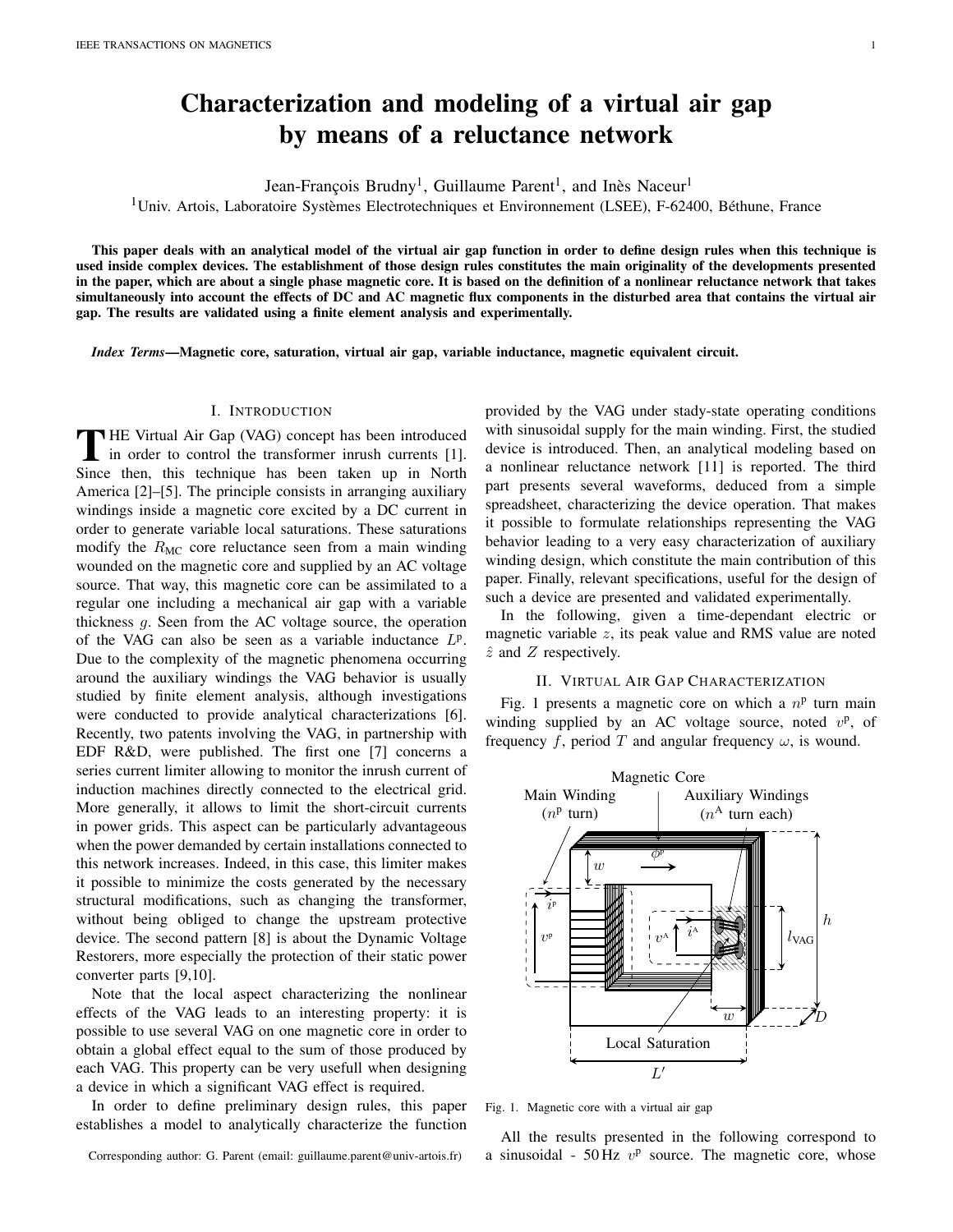dimensions (Fig. 1) are  $L' = 164$  mm,  $h = 284$  mm,  $D = 66$  mm and  $w = 66$  mm, is made of an isotropic steel characterized by its first magnetization curve  $b(h)$ . From this curve, the variations of the relative magnetic permeability  $\mu_r(b)$  are obtained and presented in Fig. 2.



Fig. 2. Variations of relative permeability with magnetic flux density

The magnetic core is charaterized by its cross-section  $S_{MC} = Dw$  and its mean length  $L_{MC} = 2(L' + h - 2w)$ . The local saturation of the core is achieved by two auxiliary windings of  $n<sup>A</sup>$  turns each located in four orifices crossed by a  $i<sup>A</sup>$  DC current. The axis of each auxiliary winding coincides with the  $y$  axis of the core. Moreover, the  $x$  axis equidistant from each auxiliary winding can be considered as magnetically neutral.

This specific geometry, which considers a small value for  $D$  with regard to  $w$  brings two advantages:

- 1) during conventional operation mode, i.e.  $i^A = 0A$ , it allows to limit the perturbations on the AC magnetic flux line distribution inside the magnetic core,
- 2) during the VAG operating mode, i.e.  $i^A \neq 0$  A, it allows to minimize the AC Ampere-turn losses imposed by  $i^A$ along the  $x$  direction.

 $n<sup>p</sup>$  and  $n<sup>A</sup>$  are 252 and 20 respectively. The two auxiliary windings are connected so that they produce opposite magnetic fields when fed by  $i^A$ . That way, those fields cancel each other outside the area which covers a  $l_{\text{VAG}}$  length, qualified as "disturbed", around the auxiliary windings when the effects generated by  $v^{\text{p}}$  and  $i^{\text{A}}$  interact. Fig. 3b shows the magnetic field lines distribution for  $i^p = 0$  A and Fig. 3c shows this distribution for  $i^A = 20A$  and  $V^p = 240V$  at a time step t such that  $b^{\text{p}} = \hat{b}^{\text{p}} = 0.984 \text{ T}$ , leading to  $i^{\text{p}} = \hat{i}^{\text{p}} = 2.18 \text{ A}$ . These field lines maps show that, on  $l_{VAG}$ , it is possible to distinguish two different states, noted High (H) and Low (L) levels. On the H level, at a given time step t such that  $i^p > 0$  A, the very large majority of the flux establishes between the orifices, whereas on the L level it establishes on the orifice external sides. This flux distribution is inverted at  $t + T/2$ . In order to distinguish the parameters depending on whether they are related to the High or Low level, they will be noted with a H or L index respectively. Similarly, in order to distinguish the parameters depending on whether they are related to interior

#### III. ANALYTICAL MODELING

to denote a variable when  $i^A = 0$  A.

The modeling is based on the reluctance network presented in Fig. 4.  $\epsilon^{\text{p}} = n^{\text{p}}i^{\text{p}}$  and  $\epsilon^{\text{A}} = n^{\text{A}}i^{\text{A}}$  denote the magnetic excitations produced by the main winding and the auxiliary windings respectively. The plus (+) and minus (-) signs associated to  $\epsilon^A$  refer to the previously stated magnetic opposition. The construction of the proposed reluctance network assumes magnetic flux circulating along the  $y$  axis inside the disturbed area. Then, three courses of action are possible to account for the distortions of field lines around the orifices' extremities along the  $x$  and  $x'$  axes:

• The first way to proceed assumes, considering the effects produced by  $\phi^{\text{p}}$  generated by  $v^{\text{p}}$ , that the increasing of the field lines length generated by these distortions is negligible compared to the ones we would have established in the unmodified magnetic circuit. Hence, those distortions do not significantly affect the magnetic effects produced by this flux component. Then, only an adjustment of the DC Ampère-turns (At) is necessary by considering a useful magneto-motive force  $\lambda_A \epsilon^A$  with  $\lambda_A$  < 1. Obtaining  $\lambda_A$  is done based on Fig. 3b by considering the mean flux tube and calculating the magnetic potential difference appearing on the tube's elements oriented along the  $y$  axis. This leads to a first approximation of  $\lambda_A$  as follows:

$$
\lambda_{\mathbf{A}} = \frac{\gamma(\gamma + c)}{\gamma(\gamma + c) + a(a + d)}\tag{1}
$$

- The second way to proceed consists in characterizing the reluctances  $R_{\text{MCUA}}$ ,  $R_{\text{int}}$  and  $R_{\text{ext}}$  which refer to the undisturbed magnetic core area, to the areas located inside and on the external sides of the auxiliary windings respectively, by considering the fictive heights  $\frac{l_{VAG}}{2}$  =  $2\gamma + c + d$  superior to the ones of the orifices. Given the symmetries,  $R_{int}$  and  $R_{ext}$  are each defined with a section equal to 2Da.
- The third possibility consists in combining the two aforementioned methods and adjusting  $\lambda_A$  and  $\gamma$ in order, if necessary, to match the results of the analytic expressions with the measurements, for a given pair  $(i^{\text{A}}, V^{\text{p}})$

Actually, whichever chosen procedure, determining  $\gamma$ remains a problem. In order to numerically compute it, a finite element analysis is done to determine the axis  $x'$ position closest to the orifices for which the magnetic potential difference, along  $x'$ , can be considered negligible.

The reluctance network presented in Fig. 4 is obtained using the third procedure. With  $n^A = 20$  and a current density of 10 A it leads to  $a = 14.5$  mm,  $\gamma = 20$  mm,  $c = 20$  mm and  $d = 4$  mm. The rated  $i^A$  current is equal to 20 A.

Finally, to use the reluctance network shown in Fig. 4, the curve  $\mu_r(b)$  has been linearized by portions as shown in Fig. 2. For the  $k^{\text{th}}$  straight line segment (SLS<sub>k</sub>),  $\mu_{\text{r}}$  is defined by: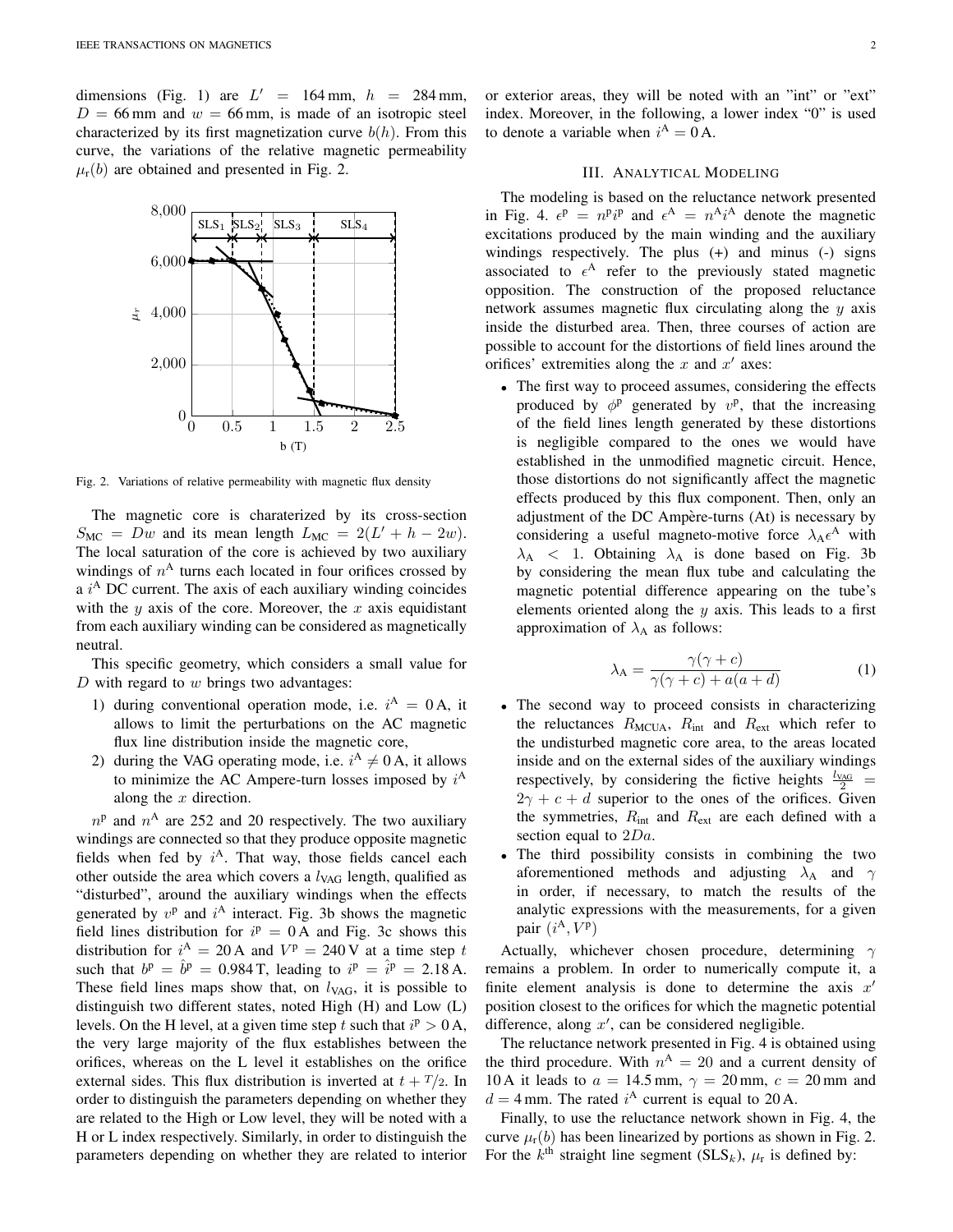

Fig. 3. Characterization of the disturbed area by the virtual air gap



Fig. 4. Reluctance network

TABLE I CHARACTERIZATION OF  $\mu_R(b)$  by straight line segments

| k. | $\alpha_k$ | Эk.        | $b_{\min}$ | $b_{\rm max}$ |
|----|------------|------------|------------|---------------|
|    | 6050       | 100        |            | 0.5           |
|    | 7627.75    | $-3055.55$ | 0.5        | 0.86          |
| IJ | 10830.5    | –6779.66   | 0.86       | 1.517         |
|    | 1372.55    | $-545.02$  | 1.517      | 2.1           |

$$
\mu_{\rm r} = \alpha_k + \beta_k b \text{ for } b_{\min k} < b < b_{\max k} \tag{2}
$$

Table I provides the values of  $\alpha_k$  and  $\beta_k$  with respect to k. Let us neglect the main winding voltage drop. At a given voltage source  $v^p = \hat{v}^p \cos(\omega t)$  it comes  $v^p = \frac{d v^p}{dt}$  where  $\psi^p$ is the main winding linked flux. Let us then assume that the generated AC magnetic flux  $\phi$ <sup>p</sup> is evenly distributed over the width  $w$  of the magnetic circuit in the undisturbed zone, it comes  $\psi^{\text{p}} = n^{\text{p}} \phi^{\text{p}}$ . Since  $\phi^{\text{p}} = b^{\text{p}} S_{\text{MC}}$ , it can be deduced:

$$
b^{\rm p} = \frac{\hat{v}^{\rm p}}{n^{\rm p} \omega S_{\rm MC}} \sin(\omega t) \tag{3}
$$

Considering the rule of flux conservation and neglecting leakage fluxes, the magnetic flux density  $b^{p}$  in the disturbed area can be evaluated:

$$
b^{\prime p} = b^p \frac{w}{4a} \tag{4}
$$

Even if the values of  $b^p$  and  $b'^p$  are known at any time, their distribution in the disturbed area remains unknown. In this area, considering for example the flux between and on the sides of the orifices related to the H level, the following relations has to be satisfied:

$$
\begin{cases}\n\phi^{\text{p}} = \phi_{\text{extH}} + \phi_{\text{intH}} \\
R_{\text{extH}} \phi_{\text{extH}} = \epsilon_{\text{H}} \\
R_{\text{intH}} \phi_{\text{intH}} + \lambda_{\text{A}} \epsilon^{\text{A}+} = \epsilon_{\text{H}}\n\end{cases}
$$
\n(5)

where  $\epsilon_H$  is the magnetic potential difference appearing on the H level terminals (Fig. 4). It can then be deduced:

$$
b_{\text{extH}} + b_{\text{intH}} = 2b'^p \tag{6}
$$

By assuming that the operating points located between and on the sides of the orifices belong to a  $k$  and a  $k'$  portion respectively, it comes:

$$
\begin{cases}\nR_{\text{intH}} = \frac{1}{\mu_0(\alpha_k + \beta_k b_{\text{intH}})} \frac{w l_{\text{VAG}}}{4a S_{\text{MC}}} \\
R_{\text{extH}} = \frac{1}{\mu_0(\alpha_{k'} + \beta_{k'} b_{\text{extH}})} \frac{w l_{\text{VAG}}}{4a S_{\text{MC}}} \n\end{cases} \tag{7}
$$

where  $\mu_0$  is the vacuum magnetic permeability. Combining (5) and (7) leads to:

$$
\frac{b_{\text{extH}}}{(\alpha_{k'} + \beta_{k'} b_{\text{extH}})} - \frac{b_{\text{intH}}}{(\alpha_k + \beta_k b_{\text{intH}})} = \frac{2\mu_0}{L_{\text{VAG}}} \lambda_{\text{A}} \epsilon^{\text{A}} \tag{8}
$$

Introducing (6) in (8) and defining the following parameters: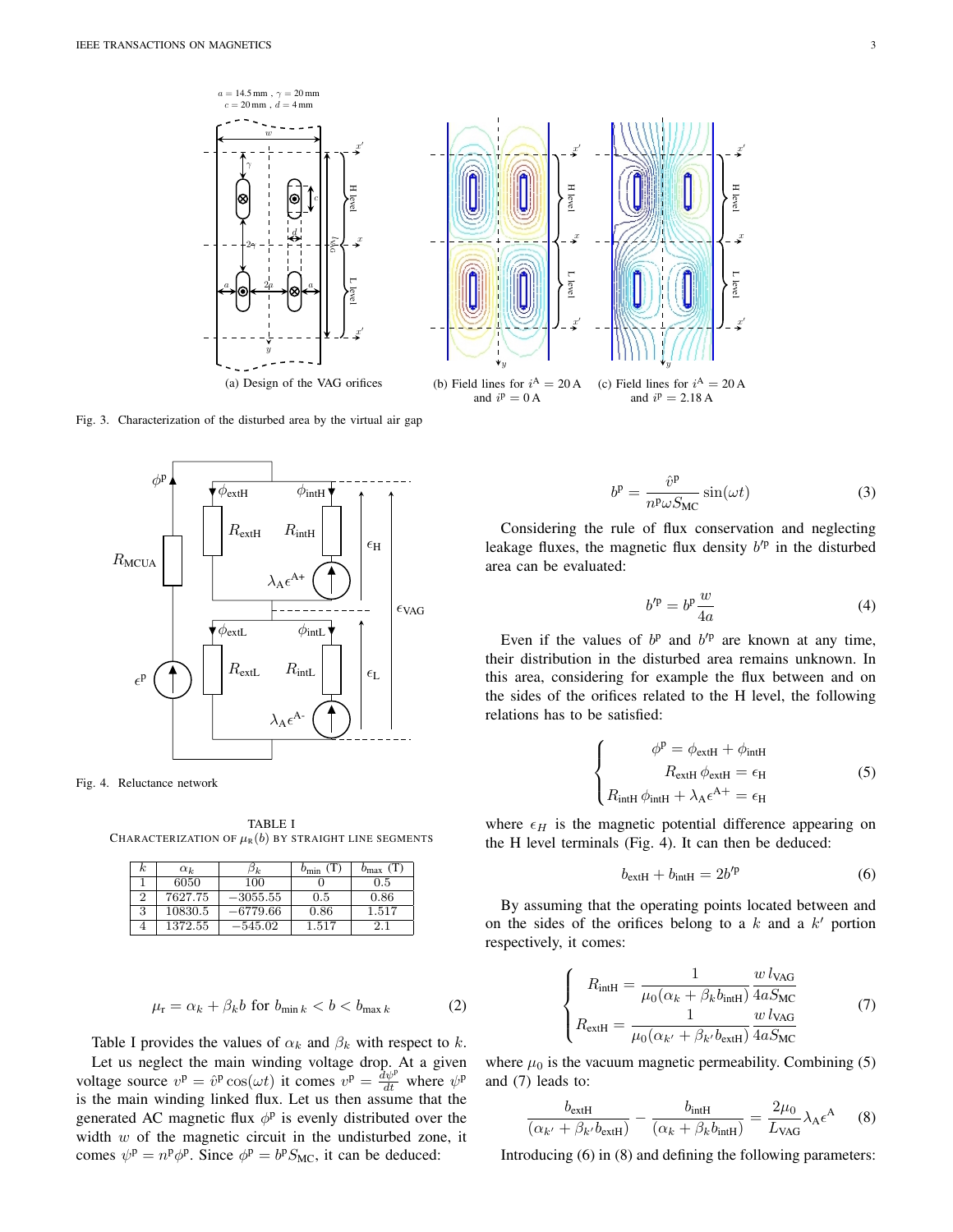$$
\begin{cases}\nK_A = \frac{2\mu_0 \lambda_A n^A}{l_{VAG}} \\
N_1 = 2a(\beta_{k'} - \beta_k) \\
N_2 = -2a(\alpha_k + \alpha_{k'}) + b^p w(\beta_k - \beta_{k'}) \\
N_3 = b^p w \alpha_k \\
D_1 = -2a\beta_k \beta_{k'} \\
D_2 = 2a(\alpha_{k'}\beta_k - \alpha_k\beta_{k'}) + \beta_k \beta_{k'} b^p w \\
D_3 = \alpha_k (2a\alpha_{k'} + \beta_k b^p w)\n\end{cases} \tag{9}
$$

the following relation can be deduced:

$$
(N_1 - K_A i^A D_1) b_{\text{intH}}^2 + (N_2 - K_A i^A D_2) b_{\text{intH}} + (N_3 - K_A i^A D_3) = 0 \quad (10)
$$

Setting:

$$
\Delta = (N_2 - K_A i^A D_2)^2
$$
  
- 4(N<sub>1</sub> - K<sub>A</sub>i<sup>A</sup>D<sub>1</sub>)(N<sub>3</sub> - K<sub>A</sub>i<sup>A</sup>D<sub>3</sub>) (11)

leads to:

$$
b_{\text{intH}} = \frac{-(N_2 - K_A i^A D_2) \pm \sqrt{\Delta}}{2(N_1 - K_A i^A D_1)}
$$
(12)

Then, one has to check if the values of  $b_{\text{extH}}$  and  $b_{\text{intH}}$  belong to the intervals delimiting the k and k' portions according to Table I. If not, another couple  $[k, k']$  is chosen and the procedure if performed again until relevant values are found. Then, the same procedure is performed for the L level.

#### IV. WAVEFORMS

The numerical exploitation of relations established in section III leads to the following equalities:

$$
\begin{cases}\nR_{\text{intH}} = R_{\text{extL}} \\
R_{\text{extH}} = R_{\text{intL}}\n\end{cases}
$$
\n(13)

$$
\begin{cases}\n b_{\text{intH}} = b_{\text{extL}} \\
 b_{\text{extH}} = b_{\text{intL}}\n\end{cases}
$$
\n(14)

Fig. 5a shows the variations, on a period T, of  $\delta v^{\rm p} = \frac{v^{\rm p}}{\delta p}$  $\frac{v^{\scriptscriptstyle \mathrm{P}}}{\hat{v}^{\scriptscriptstyle \mathrm{P}}}$ ,  $b^p$  and  $i^p$  for  $i^A = 20$  A,  $V^p = 240$  V and  $\lambda_A = 1$ . For comparison, this figure also shows the variation of  $i_0^p$ . Figs. 5b and 5c give the variations of the magnetic potential differences  $\epsilon_H$ ,  $\epsilon_L$  and  $\epsilon_{VAG} = \epsilon_L + \epsilon_H$  appearing in the disturbed area as well as the variations of  $b^{p}$ ,  $b_{\text{intH}}$  and  $b_{\text{extH}}$  respectively, during the same period. The variations of  $i^p$ ,  $i_0^p$ ,  $\epsilon_H$ ,  $\epsilon_L$  and  $\epsilon_{VAG}$ obtained from finite element computations are presented in Fig. 6. It can be noted that the reluctance network and the finite element computations lead to very similar results. It implicitly means that the second one of procedures stated in section III can be efficient, as a first approximation. Note that these waveforms can be qualified as "theoretical" because the effects of the main winding voltage drop are not taken into account and  $i^A$  is an absolutely perfect DC current. Curves shown in

Figs. 5a and 6a confirm the VAG efficiency considering the amplitude variations of  $i^p$  compared to  $i^p_0$ . Figs. 5b and 6b highlight that  $\epsilon_{\text{VAG}}$  is almost equal to  $n^A i^{\overline{A}}$  and  $-n^A i^{\overline{A}}$  when  $b^p > 0$  and  $b^p < 0$  respectively. Then, it is possible as a first approximation to characterize the VAG operation by the relation:

$$
n^{\mathbf{p}}i^{\mathbf{p}} = R_{\text{MCUA}}\phi^{\mathbf{p}} + n^{\mathbf{A}}i^{\mathbf{A}}\text{sgn}(\phi^{\mathbf{p}})
$$
 (15)

Since  $l_{\text{VAG}}$  is small (128 mm) compared to  $L_{\text{MC}}$  (1160 mm) it is possible to express relation (15) as follows:

$$
n^{\mathbf{p}}i^{\mathbf{p}} = n^{\mathbf{p}}i_0^{\mathbf{p}} + n^{\mathbf{A}}i^{\mathbf{A}}\text{sgn}(\phi^{\mathbf{p}})
$$
 (16)

Since  $R_{MC}$  denotes the reluctance of the magnetic core seen from the primary winding, it comes:  $\phi^p = \frac{n^p i^p}{B}$  $\frac{n^{\nu}i^{\nu}}{R_{\text{MC}}}$ . Moreover, since  $\psi^{\text{p}} = n^{\text{p}}i^{\text{p}}$  it is possible to evaluate the main winding inductance value  $L^p = \frac{n^{p^2}}{B_M}$  $\frac{n^{p} }{R_{MC}}$ . The reluctance  $R_{g}$  of the mechanical equivalent air gap associated to the disturbed area is related to  $q$  as follows:

$$
g = \mu_0 S_{\rm MC} R_{\rm g} \tag{17}
$$

Then, the value of  $R_g$  can be calculated by comparing the values of  $\phi^p$  and  $\phi_0^p$ . Assuming that  $g \ll L_{MC}$  leads to the equality  $R_{MC} = R_{MC_0} + R_g$  allowing to compute the value of g. Fig. 7 show the variations of  $L^p$ ,  $L_0^p$  and g with time during a period  $T$ .  $b^p$  is also shown in Fig. 7 in order to better find the position of the extrema of the deduced quantities which present quite disturbed variations that do not allow an easy pre-designing phase.

#### V. CHARACTERISTICS AND EXPERIMENTAL CHECKS

The following experimental checks concern the magnetic core designed in section III. Moreover, since the evolution laws of certain parameters are relatively complex, the following developments consider their fundamental component only. The latters are noted with a "(1)" index.

In order to propose a more suitable designing tool let us note  $i_{\text{(rms)}}^{\text{p}}$  the equivalent sinusoidal current associated to  $i^{\text{p}}$ . By definition, those  $i_{\text{(rms)}}^{\text{p}}$  and  $i^{\text{p}}$  have the same RMS value. In the cases considered in Figs. 5 and 7 the fundamental peak value of  $i^p$  is  $\hat{i}_{(1)}^p = 2.455$  A. Moreover,  $I^p = 1.767$  A leads to  $\hat{i}_{\text{(rms)}}^{\text{p}} = 2.498 \text{ A}$ . About  $i_0^{\text{p}}$ , the computed values are  $\hat{i}_{0(1)}^{\text{p}} = 0.606 \text{ A}$  and  $\hat{i}_{0(\text{rms})}^{\text{p}} = 0.611 \text{ A}$ . The difference between the peak values is less than  $2\%$  for  $i^p$  and around 1% for  $i_0^p$ . Then the errors made when using  $i_{(rms)}^p$  instead of  $i<sup>p</sup>$  are compatible with the assumptions necessarely made to perform this analytical study.

Since only sinusoidal quantities are considered, the relations previously stated for the determination of  $L^p$  and g instantaneous values lead to characterize those quantities by their mean values  $\langle L^p \rangle$  and  $\langle g \rangle$  which present a constant value during a period  $T$ :

$$
\langle L^{\mathbf{p}} \rangle = \frac{\hat{v}^{\mathbf{p}}}{\hat{i}^{\mathbf{p}}_{(\text{rms})}\omega} \tag{18}
$$

$$
\langle g \rangle = \mu_0 S_{MC} n^{p^2} \frac{\omega}{\hat{v}^p} (\hat{i}_{(rms)}^p - \hat{i}_{0 (rms)}^p)
$$
 (19)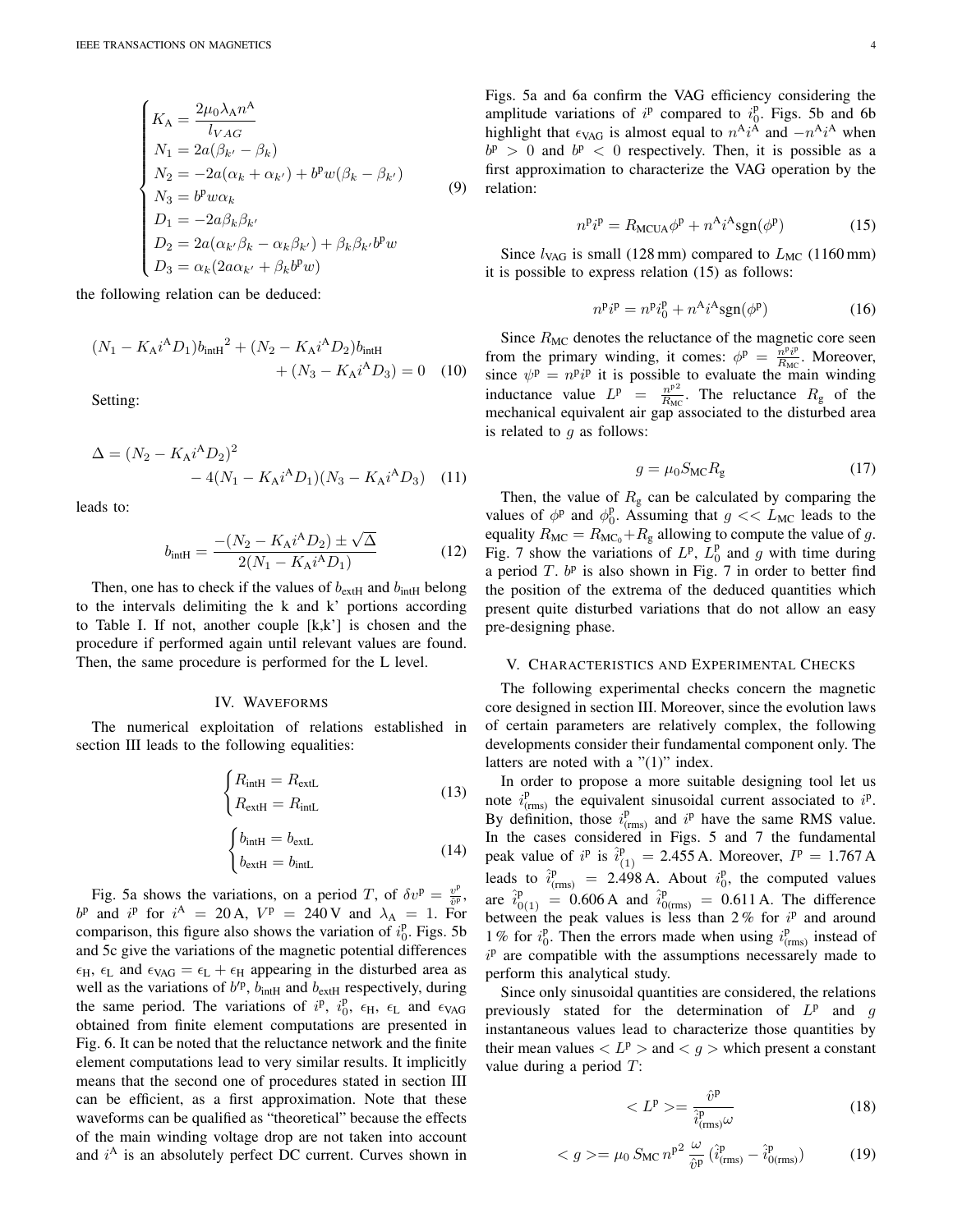





Fig. 6. Variations with time (finite element computation) of  $i^p$ ,  $i_0^p$ ,  $\epsilon_H$ ,  $\epsilon_L$ and  $\epsilon_{\text{VAG}}$  for  $V^{\text{p}} = 240 \text{ V}$  and  $i^{\text{A}} = 20 \text{ A}$ 



Fig. 7. Variations with time of  $b^p$ , g,  $L^p$ ,  $L_0^p$  for  $V^p = 240$  V and  $i^A = 20$  A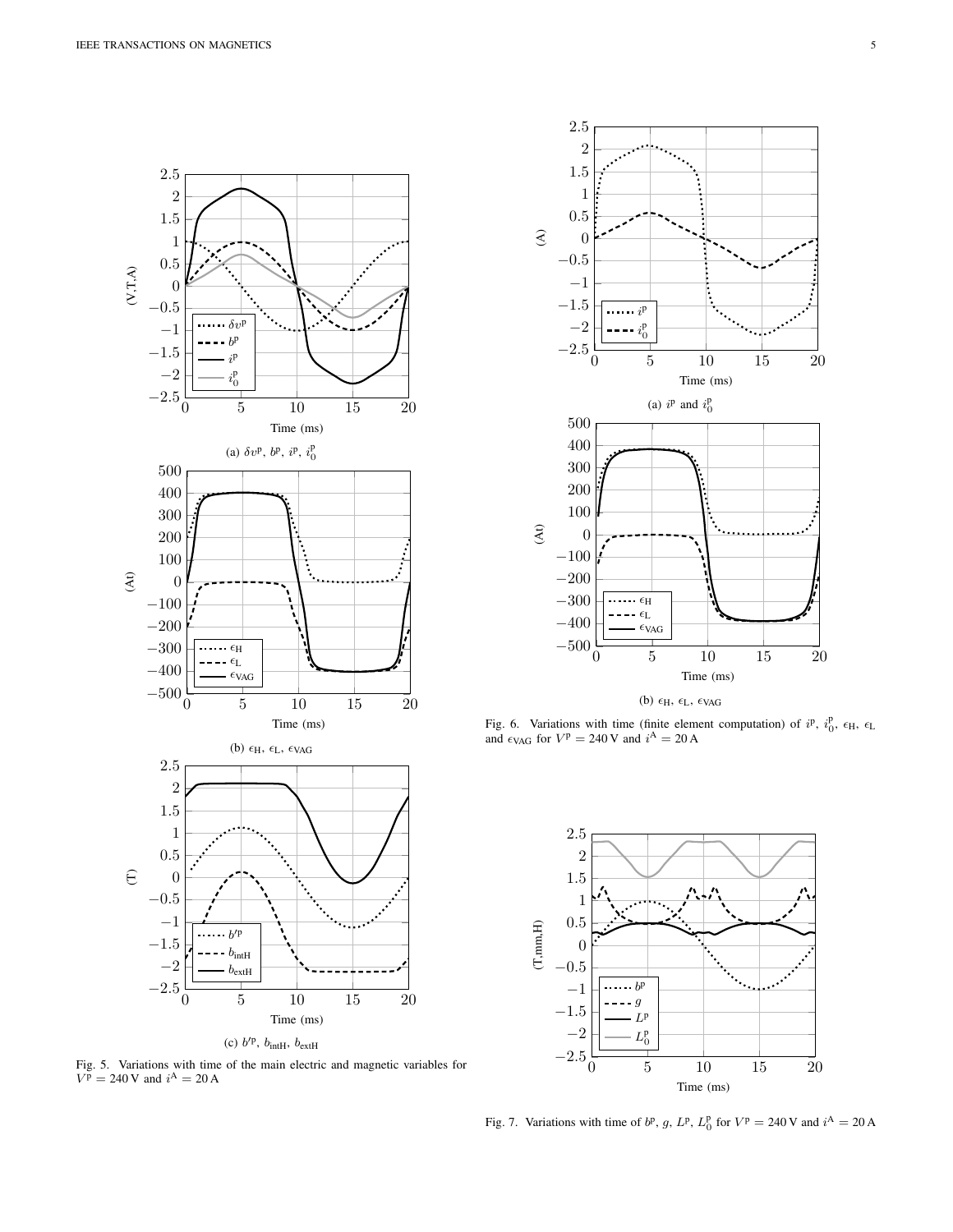



Fig. 8. Variations with  $i^A$  of external characteristics for  $V^p = 70$  V, 170 V, 240 V, 330 V and 430 V

Fig. 8 shows the theoretical variations of  $\langle L^p \rangle$  (Fig. 8a) and  $\langle g \rangle$  (Fig. 8b) deduced from (18) and (19), for several values of  $V^p$  chosen so that for  $i^A = 0$  the operating point is:

- around the middle of SLS<sub>1</sub>:  $V^p = 70 \text{ V}$ ,  $\hat{b}^p = 0.3 \text{ T}$ ,
- around the middle of  $SLS_2$ :  $V^p = 170 \text{ V}$ ,  $\hat{b}^p = 0.7 \text{ T}$ ,
- on the upper level of SLS<sub>3</sub>:  $V^p = 240 \text{ V}$ ,  $\hat{b}^p = 1 \text{ T}$ ,
- on the lower level of  $SLS_3$ :  $V^p = 330 \text{ V}$ ,  $\hat{b}^p = 1.35 \text{ T}$ ,
- around the middle of SLS<sub>4</sub>:  $V^{\text{p}} = 430 \text{ V}$ ,  $\hat{b}^{\text{p}} = 1.8 \text{ T}$ .

Fig. 8b shows the efficiency of the VAG by highlighting that the performances in terms of equivalent air gap thickness increase with  $i^A$  and decrease with  $V^p$ . This result was expected since for high values of  $V<sup>p</sup>$  the saturation affects the whole magnetic core.

The experimental measurements about  $\langle g \rangle$  come from several papers already published. Fig. 9a, taken from [12], shows the variations of  $\langle g \rangle$  with  $i^{\text{A}}$  for several values of  $V^p$  (30 V, 55 V, 110 V, 220 V), as well as the results obtained from a finite element analysis. Let us point out that the magnetic core used in [12] is the same as the one described in this paper. Only the geometry of the auxiliary windings orifices differs. Moreover, the considered magnetic core includes two VAG instead of one in order to validate



Fig. 9. Variations of  $\langle g \rangle$  with  $i^{\text{A}}$  for various conditions

that the principle of summation of the VAG magnetic effects. Consequently, since the values of  $n<sup>p</sup>$  and  $n<sup>A</sup>$  are identical, the scale of the y-axis of the curves presented in  $[12]$  was adapted (division by 2) to obtain Fig. 9a. By comparing Fig. 8b with Fig. 9a it can be noted that despite the differences between the two structures, the results given by the analytical model presented in this paper are in good accordance with those obtained experimentally using the concept of equivalent sinusoidal current. For example,  $\langle g \rangle$  is of the order of 5 mm for  $i^A = 15A$  when  $V^p$  is close to 220 V. This is indeed remarkable since, from an experimental point of view, the assumptions made about the main winding voltage drop and the ideal  $i^A$  current are no longer satisfied. In order to make a rigorous comparison, the proposed model has been used at  $V^p = 220 \text{ V}$ . Fig. 9b shows the variations of  $\langle g \rangle$ with  $i^A$  obtained experimentally - deduced from [12] - by the reluctance network proposed in this paper, by finite element analysis and by (20), the latter allowing to determinate an approached value of  $\langle g \rangle$  deduced from (19) and (16) by substituting  $n^{\mathbf{A}}i^{\mathbf{A}}$  with  $n^{\mathbf{p}}(\hat{i}_{(\text{rms})}^{\mathbf{p}} - \hat{i}_{0(\text{rms})}^{\mathbf{p}})$ :

$$
\langle g \rangle = \mu_0 \, S_{\text{MC}} \, n^{\text{p}} n^{\text{A}} \, \frac{\omega}{\hat{v}^{\text{p}}} \, i^{\text{A}} \tag{20}
$$